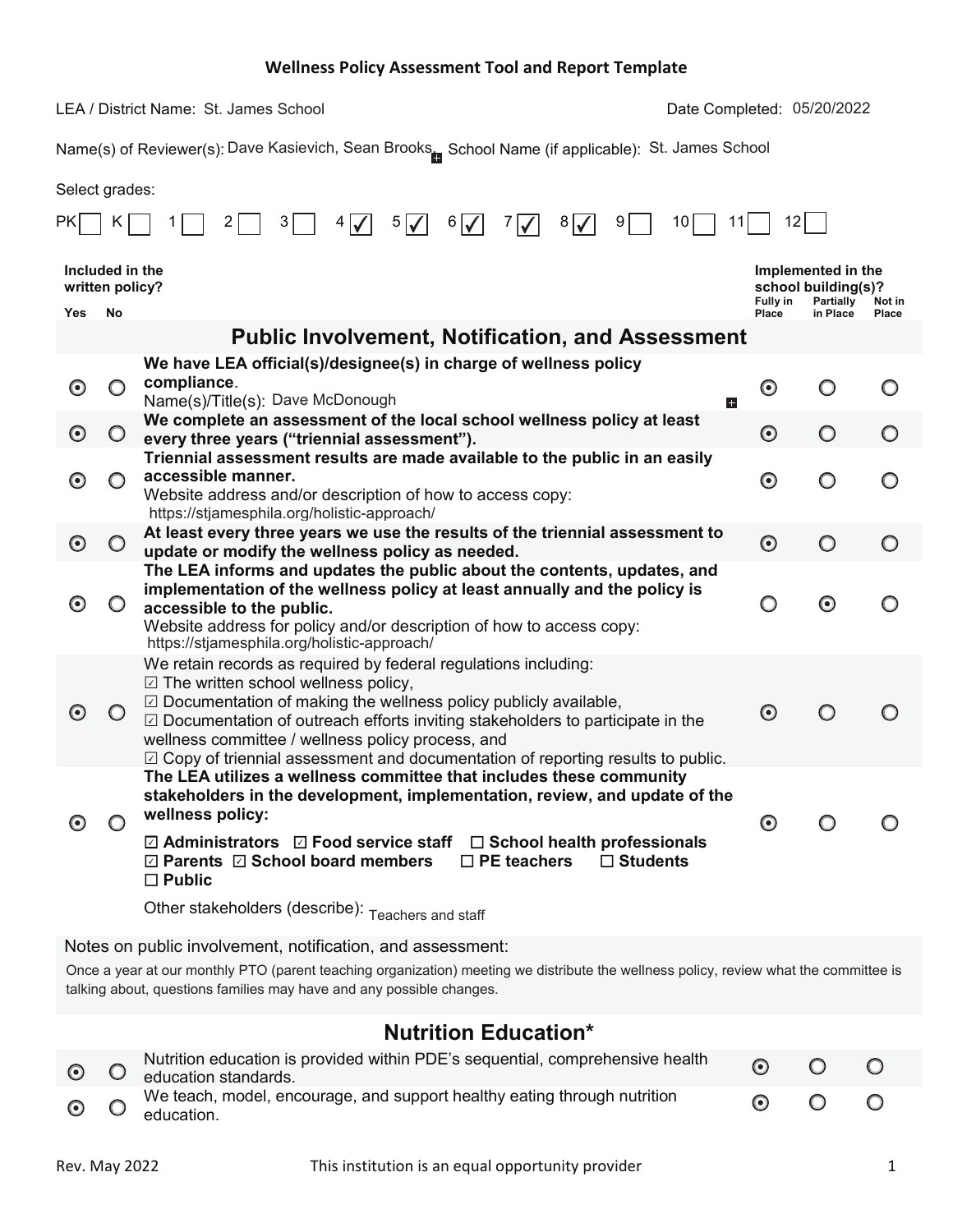| Included in the<br>written policy? |                                                                                                                                  |                                                                                                                                                                         | Implemented in the<br>school building(s)?<br>Partially<br><b>Fully in</b><br>Not in |            |              |  |  |  |
|------------------------------------|----------------------------------------------------------------------------------------------------------------------------------|-------------------------------------------------------------------------------------------------------------------------------------------------------------------------|-------------------------------------------------------------------------------------|------------|--------------|--|--|--|
| Yes                                | No                                                                                                                               |                                                                                                                                                                         | Place                                                                               | in Place   | <b>Place</b> |  |  |  |
| $\left( \bullet \right)$           |                                                                                                                                  | We provide all students with knowledge and skills for healthy lives via nutrition<br>education.                                                                         | $\left( \bullet \right)$                                                            |            |              |  |  |  |
| $\boldsymbol{\odot}$               |                                                                                                                                  | We offer age-appropriate nutrition education and activities to students in:<br>$\Box$ Elementary School $\Box$ Middle School<br>$\Box$ High School                      | $\boldsymbol{\odot}$                                                                |            | O            |  |  |  |
| $\bm{\odot}$                       |                                                                                                                                  | Our nutrition education curriculum teaches behavior-focused skills such as menu-<br>planning, reading nutrition labels, and media awareness.                            | $\bigcirc$                                                                          | $\odot$    | ∩            |  |  |  |
| ⊙                                  |                                                                                                                                  | School food service and nutrition education classes work together to create a<br>learning laboratory.                                                                   | $\bm{\odot}$                                                                        |            |              |  |  |  |
|                                    | $\odot$                                                                                                                          | In addition to meeting academic standards for nutrition education, we integrate<br>nutrition education into a variety of subjects (e.g., math, science, language arts). | $\bigcirc$                                                                          | $\odot$    | $\bigcirc$   |  |  |  |
| $\boldsymbol{\odot}$               |                                                                                                                                  | We reinforce lifelong lifestyle balance by linking nutrition and physical activity.                                                                                     | $\boldsymbol{\Theta}$                                                               | $\bigcirc$ | $\bigcirc$   |  |  |  |
| $\boldsymbol{\odot}$               |                                                                                                                                  | Staff providing nutrition education receive standards-based training and<br>professional development.                                                                   | $\boldsymbol{\odot}$                                                                | $\bigcirc$ | $\bigcirc$   |  |  |  |
| $\odot$                            |                                                                                                                                  | We engage and involve families and the community in nutrition education efforts.                                                                                        | $\odot$                                                                             | O          | ∩            |  |  |  |
|                                    |                                                                                                                                  | Other goal (describe):                                                                                                                                                  |                                                                                     |            |              |  |  |  |
|                                    | SJS has "The Welcome Table," a community resource center. Their is a goal to have more cooking classes and nutritional education |                                                                                                                                                                         |                                                                                     |            |              |  |  |  |

Notes on goals for nutrition education: classes in 2022 23

1). SJS does a good job of teaching teaching about the importance of label reading and analysis.

2). SJS would like to add a program where students can learn about creating a menu for breakfast, lunch and dinner. This would include E. a health snack

## **Nutrition Promotion\***

|                              | We use evidence-based techniques and nutrition messages in school and<br>encourage participation in school meal programs.                                                                                                                         | $\left( \bullet \right)$ |  |
|------------------------------|---------------------------------------------------------------------------------------------------------------------------------------------------------------------------------------------------------------------------------------------------|--------------------------|--|
| $\left($ $\bullet$ $\right)$ | We participate in Farm to School activities such as having a school garden, taste-<br>testing local products, incorporating local foods into school meals, and educating<br>students in the classroom and on field trips about local agriculture. | $\left( \bullet \right)$ |  |
|                              | We cooperate with community agencies and organizations to provide<br>opportunities for student projects related to nutrition.                                                                                                                     | $\left( \bullet \right)$ |  |
| $\left( \bullet \right)$     | We implement behavioral economics techniques in the cafeteria to encourage<br>consumption of whole grains, fruits, and vegetables and to decrease plate waste.                                                                                    | $\left( \bullet \right)$ |  |
| $(\bullet)$                  | We display and disseminate consistent nutrition messages in schools,<br>classrooms, cafeterias, homes, community, and media.                                                                                                                      | $\left( \bullet \right)$ |  |
| $\left( \bullet \right)$     | Our staff model healthy eating in front of students and avoid using unhealthy<br>foods in classroom lesson plans.                                                                                                                                 | $\left( \bullet \right)$ |  |
|                              | We offer health and nutrition resources to parents to help them provide healthy<br>meals for their children.                                                                                                                                      | ⊙                        |  |
|                              | Other goal (describe):                                                                                                                                                                                                                            |                          |  |

Notes on goals for nutrition promotion: SJS's Welcome Table is working on a plan to offer more instructions for how to use the produce that they take at our weekly farmers market SJS has decided to add a session to our August 2022 orientation where we are implementing more nutritional educational

### **Physical Activity\***

| We contribute to the effort to provide students daily opportunities to accumulate at<br>$\odot$<br>least sixty minutes of age-appropriate physical activity daily as recommended by $\heartsuit$<br>the CDC. |  |
|--------------------------------------------------------------------------------------------------------------------------------------------------------------------------------------------------------------|--|

E.

 $\mathbf{H}$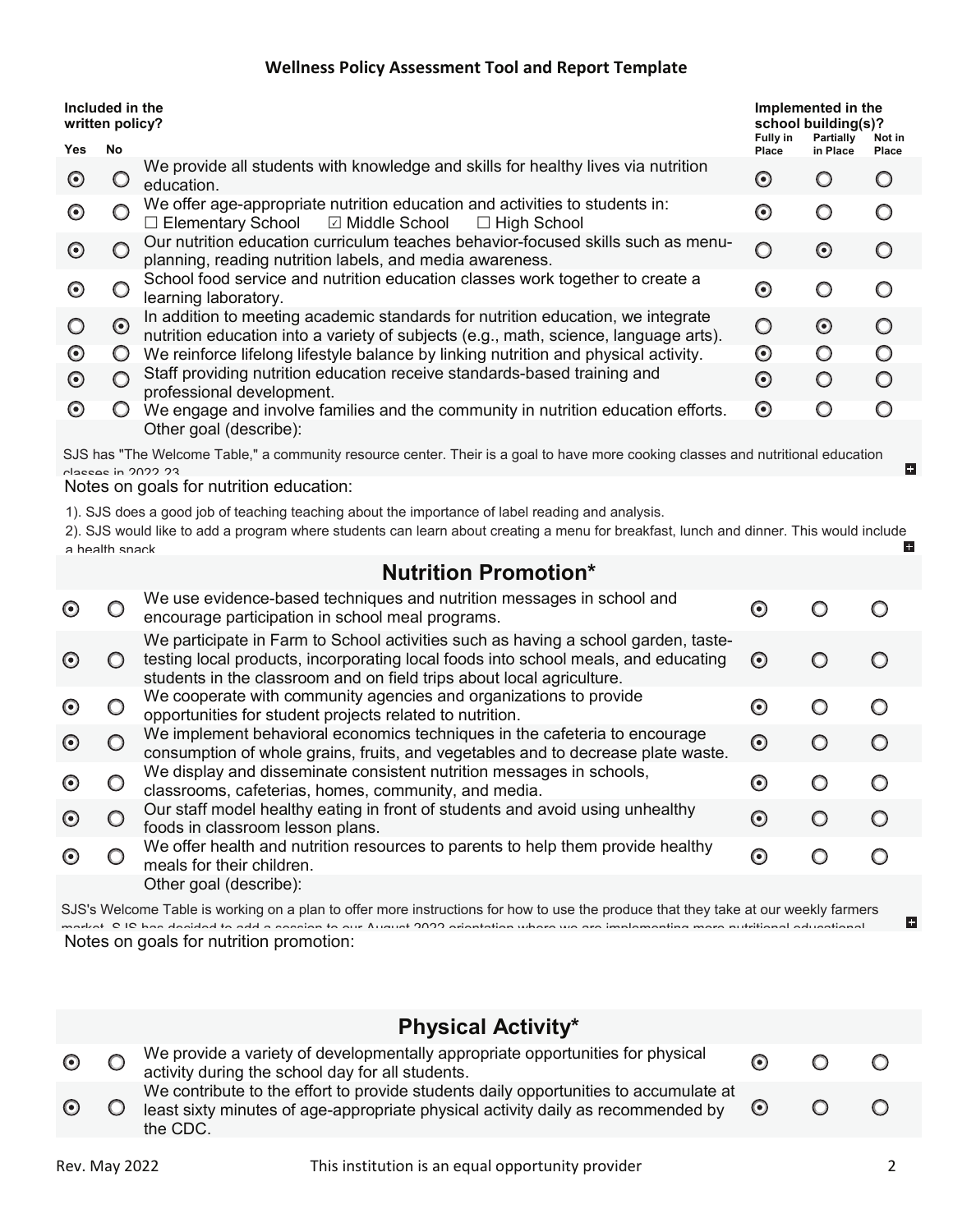| Included in the<br>written policy? |         | Implemented in the<br>school building(s)?                                                                                                                                                                                                    |                            |                         |                 |
|------------------------------------|---------|----------------------------------------------------------------------------------------------------------------------------------------------------------------------------------------------------------------------------------------------|----------------------------|-------------------------|-----------------|
| <b>Yes</b>                         | No      |                                                                                                                                                                                                                                              | Fully in<br>Place          | Partially<br>in Place   | Not in<br>Place |
| $\odot$                            |         | In addition to planned physical education, we offer activities such as indoor and<br>outdoor recess, before and after school programs, intramurals, interscholastic<br>athletics, and clubs to meet the needs and interests of our students. | $\bm{\odot}$               |                         |                 |
| $\odot$                            |         | We maintain a physical and social environment that encourages safe and<br>enjoyable activity for all students.                                                                                                                               | $\bm{\odot}$               |                         | $\bigcirc$      |
| $\boldsymbol{\Theta}$<br>$\odot$   | $\cup$  | We discourage extended periods of inactivity (two hours or more) for students.<br>We provide physical activity breaks in the classroom.                                                                                                      | $\boldsymbol{\Theta}$<br>◯ | $\odot$                 |                 |
| $\bm{\odot}$                       |         | We offer before and/or after-school programs that include physical activity for<br>participating children.                                                                                                                                   | $\boldsymbol{\odot}$       |                         |                 |
|                                    | $\odot$ | We partner with parents/guardians and community members and organizations<br>(e.g., YMCA, Boys & Girls Clubs, local parks, hospitals, etc.) to offer programs<br>supporting lifelong physical activity.                                      |                            |                         | $\odot$         |
| $\boldsymbol{\odot}$               |         | We do not use physical activity as a punishment (e.g., running laps).                                                                                                                                                                        | $\mathbf{\Theta}$          |                         |                 |
| $\boldsymbol{\odot}$<br>$\odot$    | $\circ$ | We do not withhold physical activity as a punishment (e.g., taking away recess).<br>We encourage walking and biking to school.                                                                                                               | $\boldsymbol{\odot}$<br>O  | $\circ$<br>$\bm{\odot}$ |                 |
| $\odot$                            |         | We encourage students and families to use our physical activity facilities, such as<br>playgrounds and ball fields, outside of school hours in accordance with school<br>rules.                                                              | $\odot$                    |                         |                 |
|                                    |         | Other goal (describe):                                                                                                                                                                                                                       |                            |                         |                 |

SJS is starting a fundraising program to build a playground area. This playground is needed to provide more physical movement for our younger students

Notes on goals for physical activity:

SJS needs to provide more regular "physical activity breaks" in the classroom.

# **Physical Education (PE)**

| $\odot$    |         | We implement a PE program consistent with state academic standards.<br>All students participate in PE.                                                                            | ⊙                     |                       |                      |
|------------|---------|-----------------------------------------------------------------------------------------------------------------------------------------------------------------------------------|-----------------------|-----------------------|----------------------|
| $\left($   |         | PE instruction promotes skills and knowledge necessary for lifelong physical<br>activity.                                                                                         | $\boldsymbol{\Theta}$ |                       |                      |
| $\odot$    |         | PE classes provide the means for students to learn, practice, and be assessed on<br>developmentally appropriate skills.                                                           | $\odot$               |                       |                      |
| $\odot$    |         | Our curriculum promotes both team and individual activities.                                                                                                                      | $\odot$               | O                     |                      |
| $\odot$    | O       | We offer a comprehensive PE course of study with planned instruction time for<br>students to meet standards at the proficient level.                                              | $\boldsymbol{\odot}$  | $\bigcirc$            | O                    |
| $\odot$    |         | We use a local assessment system to track student progress on state standards.                                                                                                    | $\odot$               | $\bigcap$             |                      |
| $\odot$    |         | Students are moderately to vigorously active as much time as possible during PE<br>class. Accommodations are made in class for documented medical conditions and<br>disabilities. | $\odot$               |                       |                      |
| $\odot$    | O       | We provide safe and adequate equipment, facilities, and resources for PE class.                                                                                                   | Ő                     | $\boldsymbol{\Theta}$ | $\circ$              |
| $\bigcirc$ | $\odot$ | Certified health and PE teachers teach our classes.                                                                                                                               |                       | O                     | $\boldsymbol{\odot}$ |
| $\circ$    | $\odot$ | We provide professional development for PE staff.                                                                                                                                 |                       | $\bigcirc$            | $\odot$              |
| $\odot$    |         | PE classes have a teacher-student ratio similar to other courses for safe and<br>effective instruction.                                                                           | $\bm{\odot}$          | $\bigcirc$            | O                    |
| $\odot$    |         | We do not use or withhold physical activity as a form of punishment in PE class.                                                                                                  | $\odot$               | O                     |                      |
|            |         | Other goal (describe):                                                                                                                                                            |                       |                       |                      |

SJS would like to a more comprehensive PE plan for our students which would included a PE curriculum and more resources for in-class physical activities

Notes on goals for physical education:

With the pandemic, SJS is adding more and more "movement time" in class.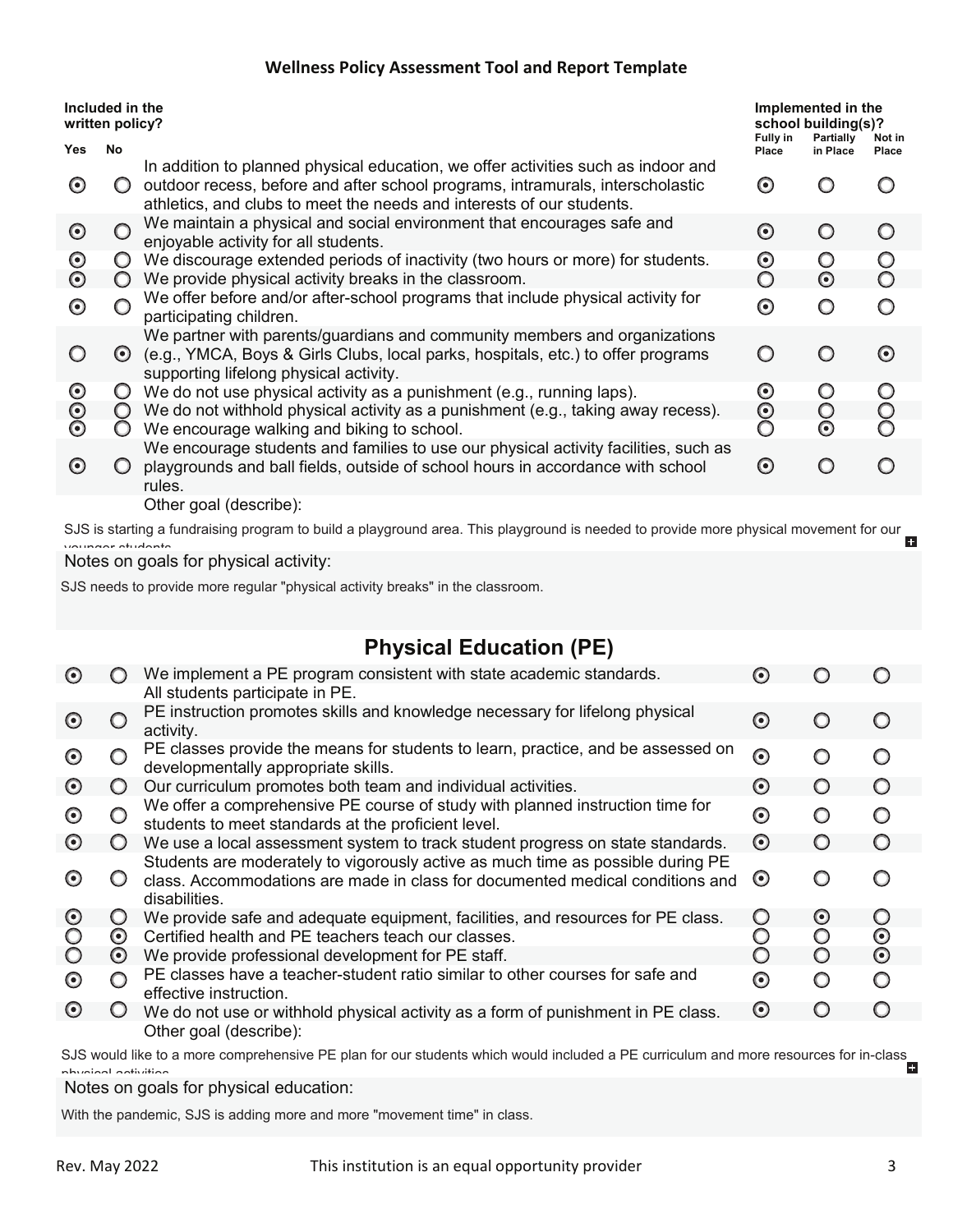| Included in the<br>written policy?<br>No<br>Yes |                                                                                                                   | Implemented in the<br>school building(s)?<br>Fully in<br>Partially<br>in Place<br>Place |  | Not in<br><b>Place</b> |  |  |  |  |  |
|-------------------------------------------------|-------------------------------------------------------------------------------------------------------------------|-----------------------------------------------------------------------------------------|--|------------------------|--|--|--|--|--|
|                                                 | <b>Other School-Based Wellness Activities*</b>                                                                    |                                                                                         |  |                        |  |  |  |  |  |
|                                                 |                                                                                                                   |                                                                                         |  |                        |  |  |  |  |  |
| $\boldsymbol{\odot}$                            | Free drinking water is available and accessible to students during meal periods<br>and throughout the school day. | $\odot$                                                                                 |  |                        |  |  |  |  |  |
| െ                                               | School nutrition staff meet local hiring criteria and in compliance with federal                                  | െ                                                                                       |  |                        |  |  |  |  |  |

| $\boldsymbol{\odot}$            |                 | Scribol nutrition staff meet local nimig criteria and in compilance with regeral<br>regulations.                                                                                                                          | $\boldsymbol{\odot}$            |                    | ◯                     |
|---------------------------------|-----------------|---------------------------------------------------------------------------------------------------------------------------------------------------------------------------------------------------------------------------|---------------------------------|--------------------|-----------------------|
| $\boldsymbol{\odot}$            |                 | We provide continuing education to school nutrition staff as required by federal<br>regulations.                                                                                                                          | $\circ$                         | $\odot$            | $\bigcirc$            |
| $\boldsymbol{\odot}$<br>$\odot$ | O<br>$\bigcirc$ | We provide adequate space for eating and serving school meals.<br>We provide a safe and clean meal environment for students.                                                                                              | $\boldsymbol{\odot}$<br>$\odot$ | $\circ$<br>$\circ$ | $\circ$<br>$\bigcirc$ |
| $\boldsymbol{\odot}$            |                 | We offer students enough time to eat (10 minutes sit down time for breakfast; 20<br>minutes sit down time for lunch) and schedule meal periods at appropriate hours.                                                      | $\odot$                         | O                  | O                     |
| $\boldsymbol{\odot}$            |                 | We implement alternate school breakfast service models to increase participation,<br>such as "grab & go," breakfast served in the classroom, and breakfast after first<br>period.                                         | $\odot$                         | O                  | ◯                     |
| $\boldsymbol{\odot}$            |                 | Students have access to hand washing or sanitizing before meals.                                                                                                                                                          | $\boldsymbol{\odot}$            | $\circ$            | $\circ$               |
| $\boldsymbol{\odot}$            | $\bigcirc$      | Only authorized staff have access to the food service operation.                                                                                                                                                          | $\boldsymbol{\odot}$            | $\circ$            | $\rm{O}$              |
| $\boldsymbol{\odot}$            | O               | We provide the nutrition content of school meals to the school community.                                                                                                                                                 | $\boldsymbol{\odot}$            | O                  |                       |
| $\boldsymbol{\odot}$            | O               | We include students/parents in menu selections through taste-testing and<br>surveys.                                                                                                                                      | $\boldsymbol{\odot}$            | $\circ$            | $\circ$               |
| $\boldsymbol{\odot}$            | O               | We utilize outside funding and programs to enhance school wellness.                                                                                                                                                       | O                               | $\bm{\odot}$       | $\circ$               |
| $\odot$                         | $\bigcirc$      | We train all staff on the components of the school wellness policy.                                                                                                                                                       | $\boldsymbol{\odot}$            | $\circ$            | $\circ$               |
| $\boldsymbol{\odot}$            | O               | School based activities are planned with wellness policy goals in mind.                                                                                                                                                   | $\boldsymbol{\odot}$            | O                  | $\circ$               |
| $\boldsymbol{\odot}$            |                 | Fundraising projects submitted for approval are supportive of healthy eating and<br>student wellness.                                                                                                                     | $\circ$                         | $\odot$            | $\circ$               |
| $\boldsymbol{\odot}$            |                 | We encourage administrators, teachers, school nutrition professionals, students,<br>parents/guardians, and community members to serve as positive role models<br>through district programs, communications, and outreach. | $\boldsymbol{\odot}$            |                    |                       |
| $\bm{\odot}$                    |                 | We communicate information to parents/guardians to support their efforts to<br>provide a healthy diet and daily physical activity for their children.                                                                     | $\bigcirc$                      | $\bm{\odot}$       |                       |
|                                 |                 | Indoor air quality is in accordance with our healthy learning environment program<br>and applicable laws and regulations.                                                                                                 | $\boldsymbol{\odot}$            | O                  |                       |
|                                 |                 | Other goal (describe):<br>SJS would like to have a 10 minute nutrition moment during our monthly PTO meeting                                                                                                              |                                 |                    |                       |

Notes on goals for other school-based activities:

SJS need to increase its PD for kitchen staff

| <b>Nutrition Guidelines for All Foods and Beverages at School</b> |  |  |  |  |
|-------------------------------------------------------------------|--|--|--|--|
|-------------------------------------------------------------------|--|--|--|--|

|  | We consider promoting student health and reducing obesity when offering foods<br>and beverages to students at school.                                                                                                                                                                                         | $\boldsymbol{\Theta}$    |  |
|--|---------------------------------------------------------------------------------------------------------------------------------------------------------------------------------------------------------------------------------------------------------------------------------------------------------------|--------------------------|--|
|  | Foods and beverages provided through the National School Lunch and<br>School Breakfast Programs comply with federal meal standards.                                                                                                                                                                           | $\left( \bullet \right)$ |  |
|  | We offer healthy food and beverage options at school-sponsored events, such as<br>dances and sporting events.                                                                                                                                                                                                 | $\bm{\odot}$             |  |
|  | Foods and beverages outside of the school meal, which are sold to students<br>at school during the school day, meet or exceed the established federal<br>competitive food standards (USDA Smart Snacks in School). Venues<br>include vending, school stores, non-exempt fundraisers, and a la carte<br>items. |                          |  |